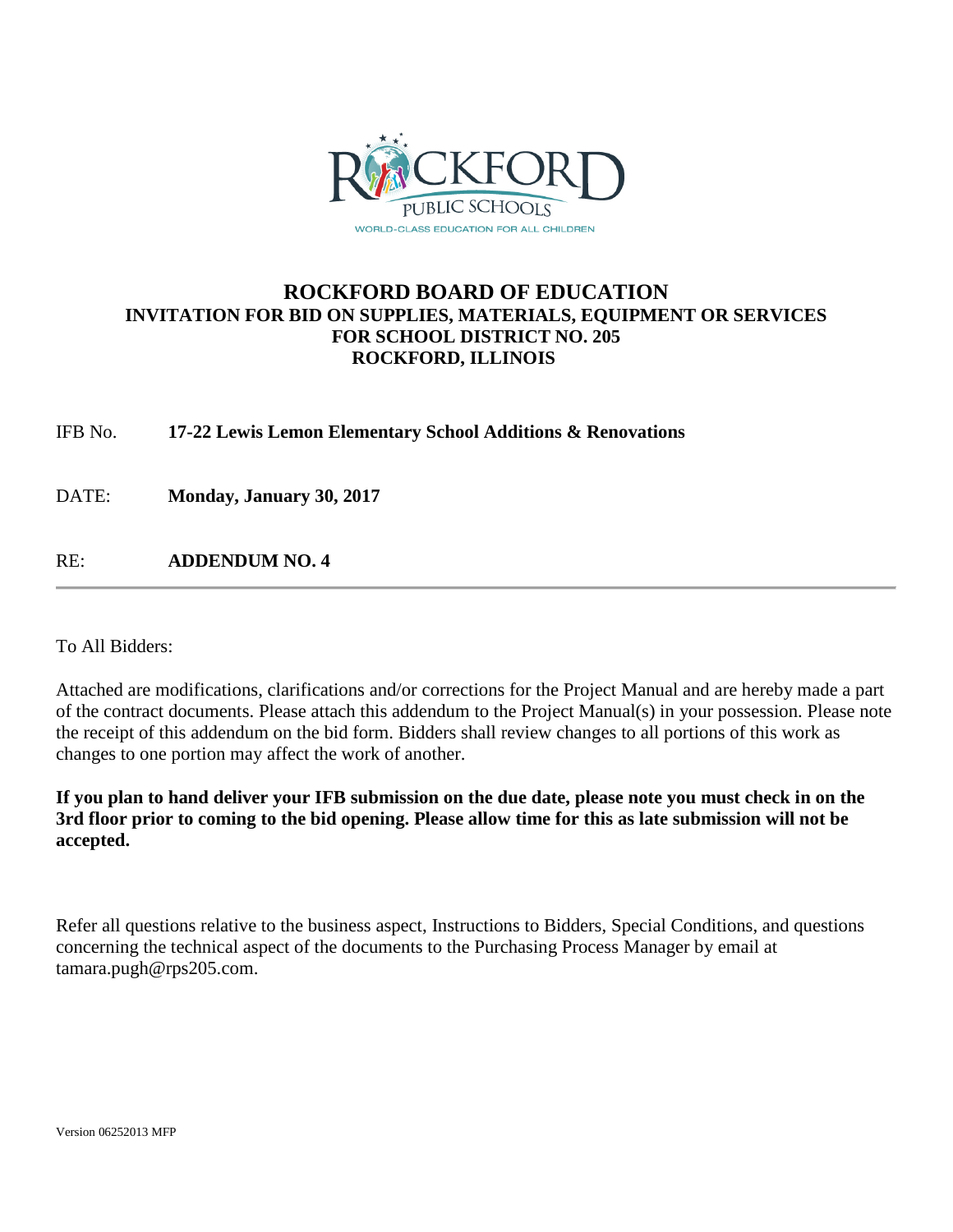# RICHARD L. JOHNSON<br>ASSOCIATES | ARCHITECTS

## **ADDENDUM FOUR**

Project No.: **RPS#17-22** 

> Date: **JANUARY 30, 2017**

Subject: **CHANGES TO BIDDING DOCUMENTS** 

- **CAFETERIA ADDITION AND REMODELING TO LEWIS LEMON ELEMENTARY SCHOOL** Project: **ROCKFORD PUBLIC SCHOOLS ROCKFORD, ILLINOIS**
- **Bids Due:** 2:00PM, WEDNESDAY, FEBRUARY 1, 2017

RICHARD L. JOHNSON ASSOCIATES, INC. From: **4703 CHARLES STREET** ROCKFORD, IL 61108

ALL PROJECT DOCUMENT HOLDERS To:

Please reproduce this Addendum as needed, and attach to the Project Manuals for the above project.

Bidders shall indicate receipt of this and all Addenda in the space provided on the Bid Form. Failure to do so may be sufficient cause to reject the bid.

Sincerely, RICHARD L. JOHNSON ASSOCIATES, INC.

Terry Carbaush, Principal

This Addendum consists of: Pages 1 thru 3. Revised 24x36 Drawings: S1 & S2 dated January 30, 2017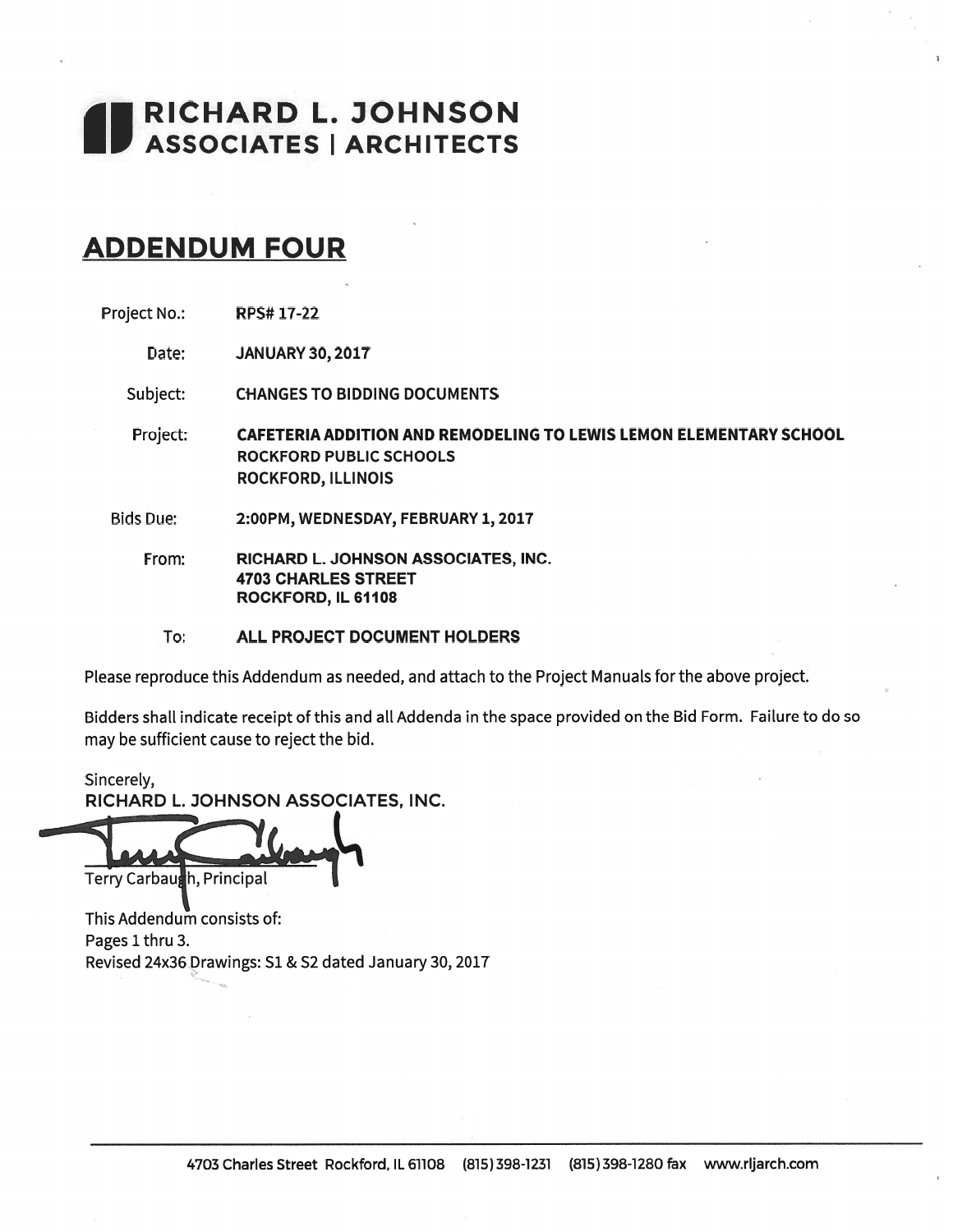**NOTE:** Wherein this Addendum conflicts with the original Project Manual and Drawings, this Addendum shall govern.

## **CHANGES to the PROJECT MANUAL**

#### **1. SECTION 312000 - EARTHMOVING FOR BUILDING**

- **1.1.** Page 312000-2, para. 1.5. 2. : Delete as written and replace with the following.
	- 2. All soil testing required for checking and correcting faulty work or work to be re-done shall be paid for by the owner.

## **CHANGES to the CIVIL DRAWINGS**

#### **2. SHEET C04**

**2.1.** DEMOLITION NOTES

NOTE 8: Between the words "ALL TESTING" add the word "SITE RELATED AND SOIL".

CLARIFICATION: The contractor shall coordinate all site permits and connection fees, but need NOT include the related fees in their bid. The Owner will either reimburse the contractor or pay directly.

## **CHANGES to the STRUCTURAL DRAWINGS**

#### **3. SHEET S1**

**3.1.** Remove sheet S1 dated October 31, 2016 and replace with sheet S1 dated January 30, 2017

#### **4. SHEET S3**

**4.1.** Remove sheet S3 dated October 31, 2016 and replace with sheet S3 dated January 30, 2017

## **BIDDING QUESTIONS and ANSWER LOG**

#### **5. BIDDING QUESTIONS AND ANSWERS**

**5.1.** Question #1) Are there liquidated damages on this project

Answer #1) Liquidated damages are not applicable to this project.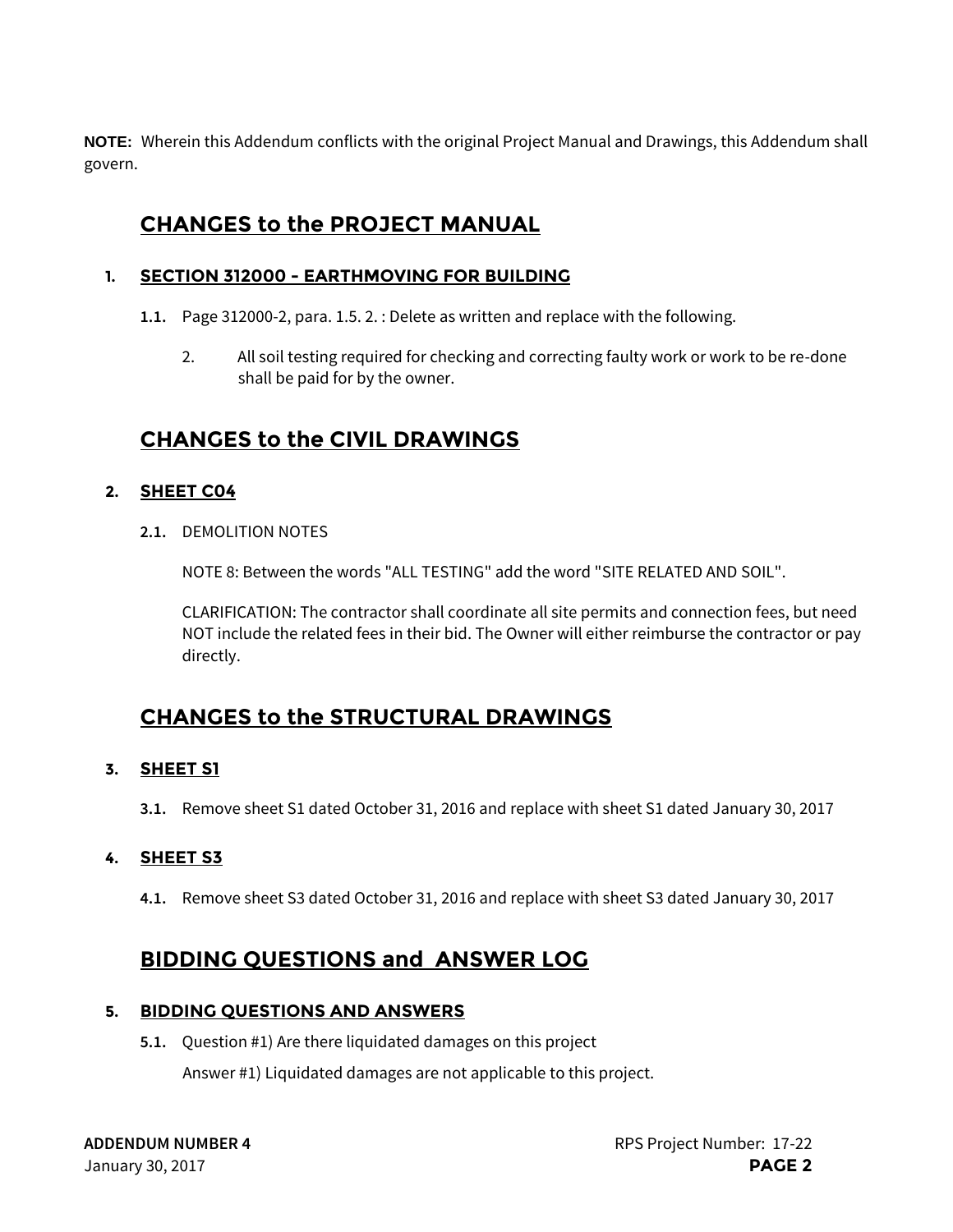**5.2.** Question #2) There is a discrepancy in the list of signed documents to be turned in with the bid. Pg SIB-3 (p86). Does the proposed list of subcontractors get turned in prior to project start or with the bid form?

Answer #2) Subcontractors need to be listed on the bid form with city and state.

- **5.3.** Question #3) Provide On the "informative cost breakdown" how precise does it need to be? Answer #3) Breakdown needs to be accurate like an alternate bid.
- **5.4.** Question #3) Who is responsible for material testing? Sheet C04, note 8 states that the Owner is responsible for all testing, however the specifications for state that the Contractor is responsible for soils testing.

Answer #3) The responsibility of soil testing will be clarified by addendum.

## **END ADDENDUM NUMBER 4**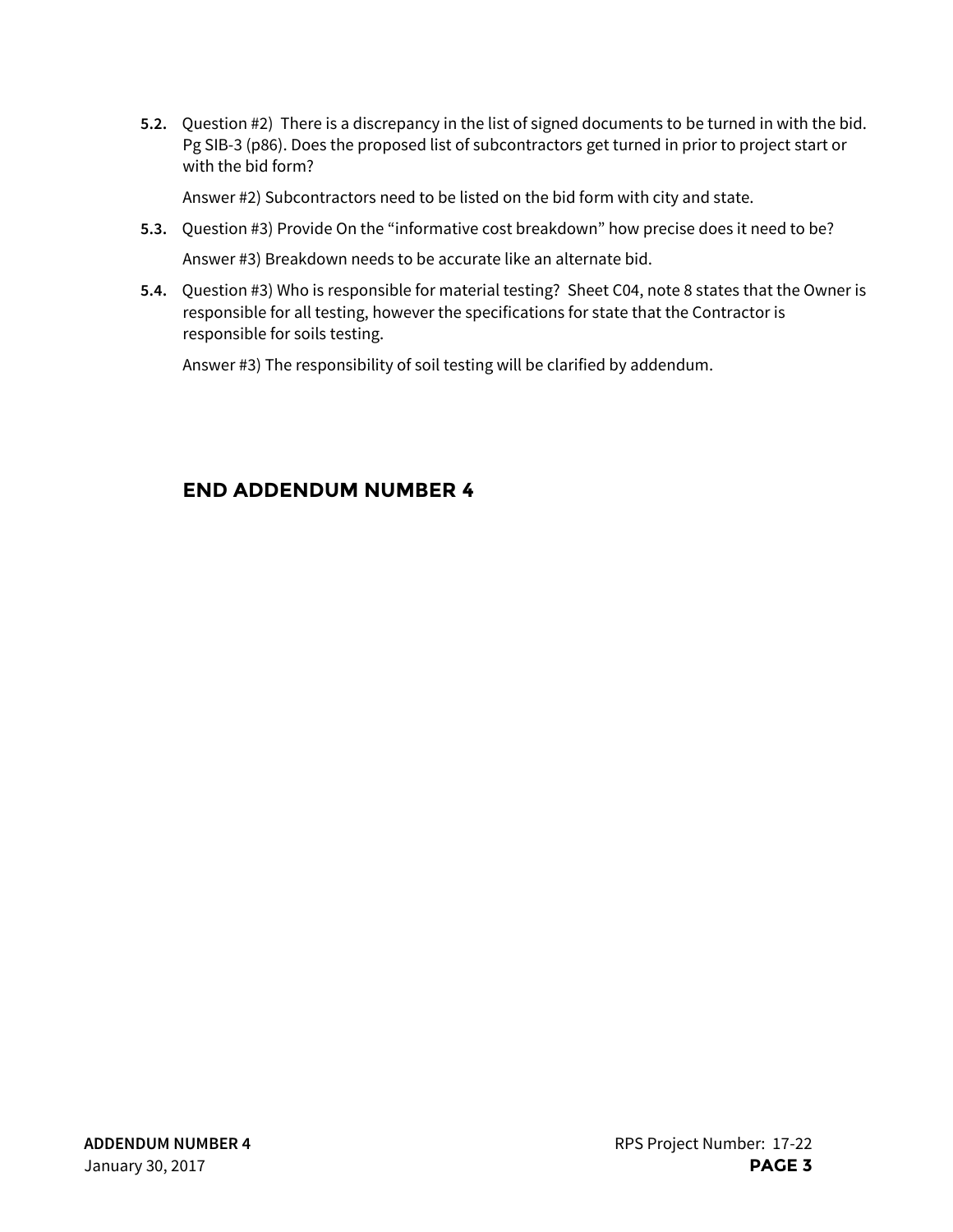

| Foundation Load Takedown for Aggregate Pier Designer/Installer <sup>(1)</sup> |                  |                          |                |                          |                   |                              |                    |                              |
|-------------------------------------------------------------------------------|------------------|--------------------------|----------------|--------------------------|-------------------|------------------------------|--------------------|------------------------------|
| <b>Column / Plan Location</b>                                                 | <b>Dead Load</b> |                          | Live/Snow Load |                          | Wind Load $(+/-)$ |                              | Seismic Load (+/-) |                              |
|                                                                               | Vert. Rxn        | <b>Moment</b><br>Rxn     | Vert. Rxn      | <b>Moment</b><br>Rxn     | Vert. Rxn         | <b>Moment</b><br>$Rxn^{(2)}$ | Vert. Rxn          | <b>Moment</b><br>$Rxn^{(2)}$ |
| A/3                                                                           | 15.5 kips        | $2k$ -ft                 | 23 kips        | $2.5$ k-ft               | 3 kips            | $27k$ -ft                    | 2 kips             | 21 k-ft                      |
| A/5                                                                           | 11 kips          | $1$ k-ft                 | 16 kips        | $1k$ -ft                 | 1 kips            | 33 k-ft                      | 1 kips             | 26 k-ft                      |
| A/7                                                                           | 14.5 kips        | $1.5k$ -ft               | 22 kips        | $2k$ -ft                 | 3 kips            | 39.5 k-ft                    | 2 kips             | 31 k-ft                      |
| C/2                                                                           | 6.5 kips         | $2k$ -ft                 | 7.5 kips       | $2k$ -ft                 | 2 kips            | $19k$ -ft                    | 2 kips             | 15 k-ft                      |
| C/4                                                                           | 16 kips          | $1k$ -ft                 | 18.5 kips      | $1k$ -ft                 | 1 kips            | $21k$ -ft                    | 1 kips             | 16.5 k-ft                    |
| C/6                                                                           | 16 kips          | $1$ k-ft                 | 18.5 kips      | $1$ k-ft                 | 1 kips            | $23k$ -ft                    | 1 kips             | $18k$ -ft                    |
| C/8                                                                           | 6.5 kips         | $2k$ -ft                 | 7.5 kips       | $2k$ -ft                 | 2 kips            | 24.5 k-ft                    | 2 kips             | 19 k-ft                      |
| B/1                                                                           | 2 kips           | 0 k-ft                   | 3 kips         | $0k$ -ft                 | 0 kips            | $0k$ -ft                     | 0 kips             | 0 k-ft                       |
| Wall Load Along 2 Line                                                        | 2 klf            | $\overline{\phantom{a}}$ | 0 klf          | $\overline{\phantom{a}}$ | 0 klf             | 190 k-ft                     | 0 <sub>klf</sub>   | 205 k-ft                     |
| Wall Load Along 8 Line                                                        | $1$ klf          | $\overline{\phantom{a}}$ | 0 klf          | $\overline{\phantom{a}}$ | 0 klf             | $\overline{\phantom{a}}$     | 0 <sub>klf</sub>   |                              |
| Wall Load West of A Line                                                      | 1 klf            |                          | 0 klf          | $\blacksquare$           | 0 klf             |                              | 0 <sub>klf</sub>   |                              |

Wall Load Along C Line Notes:

1. Loads are provided as service (unfactored) loads.

2. Moment Reactions at wall along 2 line are overturning moment at shear wall location (32' long).

 $0$  klf  $\vert$ 

 $\sim 100$  km s  $^{-1}$ 

 $0$  klf  $\vert$ 

 $\mathcal{L}^{\text{max}}_{\text{max}}$ 

3. Aggregate piers supporting slab on grade shall be designed for a uniform 100 psf live load.

 $\sim 10^{-10}$ 

4. Aggregate Piers shall be designed for the above loading conditions.

1 klf |



EWIS AFETERIA **ROCKFORD**  $\Box$ JOHNSON  $\overline{\phantom{a}}$  $\bullet$   $\rule{0.2cm}{0.15mm}$  $\overline{\phantom{0}}$   $\alpha$ **RD**<br>ATE RICHAI<br>ASSOCIA

EMODI  $\alpha$  $\mathsf{Z}_{\mathsf{O}}$ AND **NOITIO**  $\Omega$ 

SCHOOI

 $\mathbf{\Sigma}$ 

 $\blacktriangleleft$ 

ELEMENT

EM

 $\mathbf{I}$ 

**ILLINOIS** 

 $\overline{C}$ 

ELING